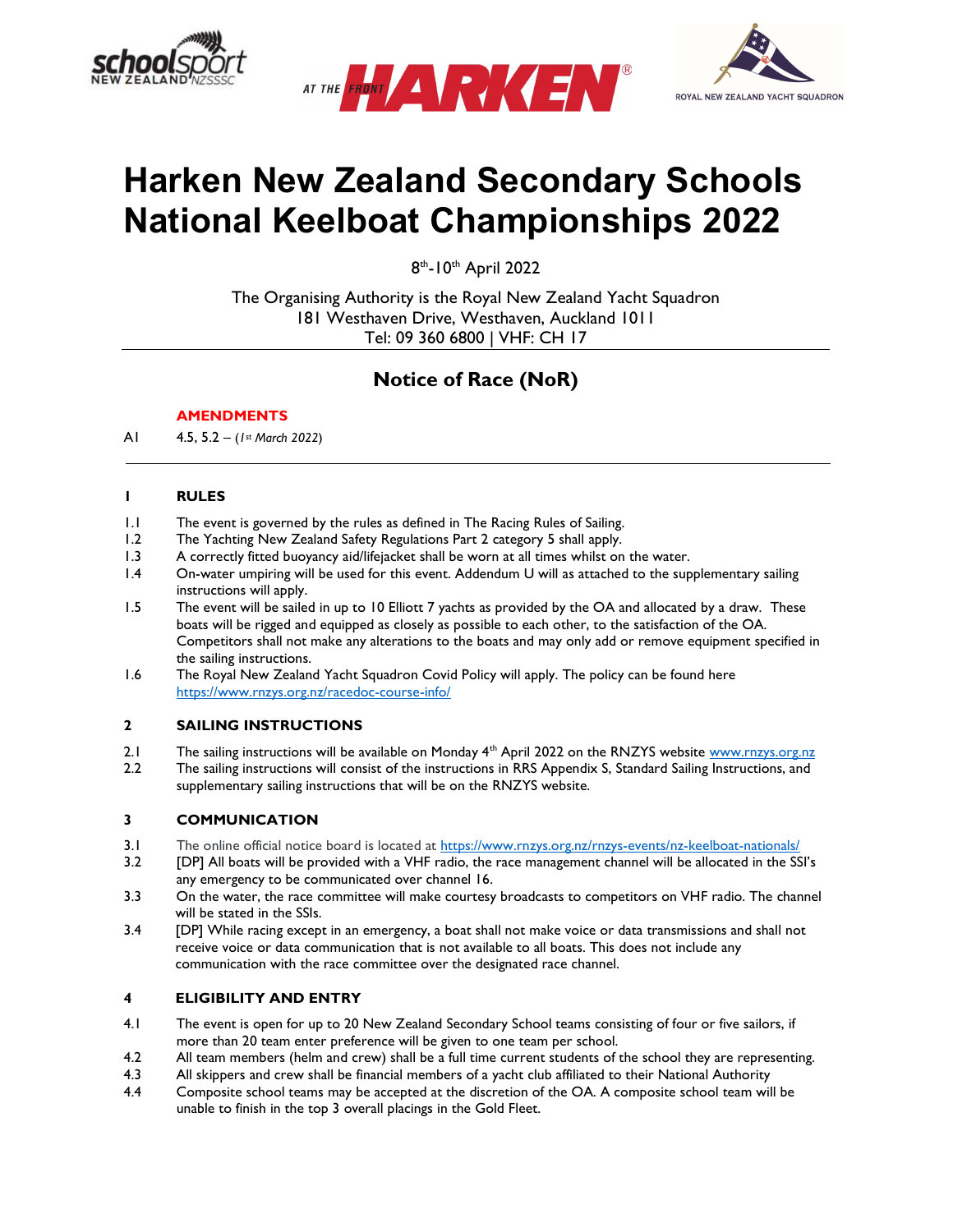- 4.5 Team may enter by filling out an expression of interest online form found https://www.rnzys.org.nz/rnzysevents/harken-schools-champs/ before 15<sup>th</sup> March <sup>+\*</sup> March 2022
- 4.6 Late entries will be accepted at the discretion of the OA.
- 4.7 A minimum of 6 entries are required for the winner to be recognised as National Champion by Yachting New Zealand.
- 4.8 In the event of a registered crew member (or helmsman) being unable to continue the Race Committee may authorise a substitute, a temporary substitute or other replacement.

# 5 FEES

- 5.1 The entry fee, which includes the boat charter for race days, plus prize giving dinner for team members is \$400 (inc Gst) per team
- 5.2 The non-refundable entry fee deposit of \$200 (including GST) per school team must be paid following an entry expression of interest before 1700hrs Monday 15<sup>th</sup> March 1st <del>March</del> 2022. The remaining \$200 (including GST) per school team must be received before 1700hrs Thursday 1<sup>st</sup> April 2022
- 5.3 Extra tickets for the prize giving dinner can be purchased for \$20 per person
- 5.4 Extra training session can be organised with RNZYS at the schools/teams expense.<br>5.5 An initial damage deposit form for NZ\$1,000 shall be confirmed at or before regist
- An initial damage deposit form for NZ\$1,000 shall be confirmed at or before registration. An at fault skipper(s) limit of liability in an incident is the sum of \$1,000 per boat involved in the incident. In the event that a deduction from the damage deposit is decided by the OA, it will require the deposit be reinstated to its original amount before the skipper will be permitted to continue in the event. Any deposit remaining after the event will be refunded within 10 days of the finish of the event.

# 6 CREW LIMITATIONS

6.1 The maximum number of crew, including the helm, shall be five (5) and the maximum crew weight is 350kg.

#### 7 ADVERTISING

7.1 Boats may be required to display advertising chosen and supplied by the organising authority.

# 8 QUALIFYING SERIES AND FINAL SERIES

8.1 The confirmed Racing Schedule will be outline in the SSI's with the confirmed number of teams entered. The regatta is expected to consist of a Qualifying/seeding series and a Final series.

Qualifying Series A (Friday) Up to six races are scheduled (the top five teams will qualify for the GOLD fleet and the remaining teams will quality for the SILVER fleet. Qualifying Series B (Saturday) Up to six races are scheduled (the top five teams will qualify for the GOLD fleet and the remaining teams will quality for the SILVER fleet. Final Series (Sunday) Up to four races are scheduled for the SILVER fleet and up to four races are scheduled for the GOLD fleet. The number of races may be reduced at the discretion of the OA to fit the schedule.

# 9 SCHEDULE

9.1 The below is an expected schedule of events, and will be confirmed in the SSI's with confirmed number of teams entered.

| Date                     | Time         | Item                            | <b>Races</b>  | Location     |
|--------------------------|--------------|---------------------------------|---------------|--------------|
| 8 <sup>th</sup> April    | 0900         | Registration & Briefing Group A |               | <b>RNZYS</b> |
|                          | 1000         | Racing Qualifying A             | Up to 6 Races |              |
|                          | 1600 approx. | Debriefing                      |               | <b>RNZYS</b> |
| 9 <sup>th</sup><br>April | 0900         | Registration & Briefing Group B |               | <b>RNZYS</b> |
|                          | 1000         | Racing Qualifying B             | Up to 6 Races |              |
|                          | 1600 approx. | Debriefing                      |               | <b>RNZYS</b> |
| 10 <sup>th</sup> April   | 0900         | <b>Briefing</b>                 |               | <b>RNZYS</b> |
|                          | 1000         | <b>Racing Silver Fleet</b>      | Up to 4 Races |              |
|                          |              | Racing Gold Fleet               | Up to 4 Races |              |
|                          | 1600 approx. | Prizegiving BBQ                 |               | <b>RNZYS</b> |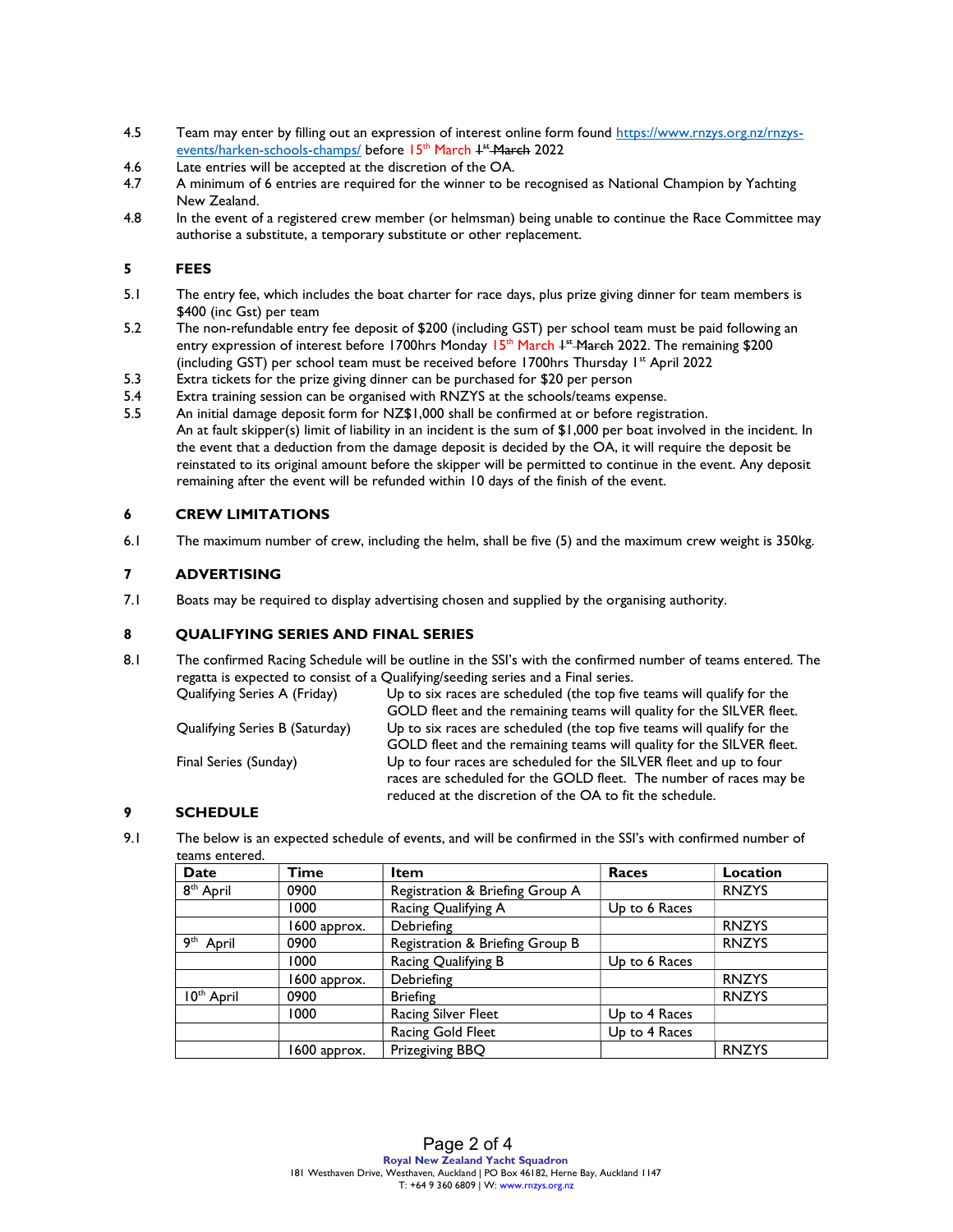#### 9.2 Number of races:

| Class                | <b>Total Number</b><br>Scheduled per team | Races per Day<br>Scheduled per team | Races per day<br>maximum per | Target time<br><b>Minutes</b> |
|----------------------|-------------------------------------------|-------------------------------------|------------------------------|-------------------------------|
|                      |                                           |                                     | team                         |                               |
| Elliott <sub>7</sub> |                                           | 6 Qualifying, 4 finals              |                              | 20                            |

- 9.3 The scheduled time of the warning signal for the first race each day is 1000
- 9.4 On the last scheduled day of racing no warning signal will be made after 1600

# 10 EQUIPMENT

- 10.1 The Regatta will be raced in up to ten (10) Elliott 7 keelboats supplied by the OA
- 10.2 Symmetrical spinnakers will be used for this event

#### 11 VENUE

- 11.1 The regatta will be based out of the Royal New Zealand Yacht Squadron.
- 11.2 The intended racing area is on the Waitemata Harbour in front of the RNZYS or any other nearby location deemed suitable by the Race Officer.

#### 12 COURSES

12.1 The courses will be windward/leeward courses, with a gate as the bottom mark.

#### 13 PENALTY SYSTEM

13.1 Addendum U for on water umpiring will apply, this will be attached to the SSI's.

#### 14 SCORING

- 14.1 Qualifying Rounds A & B One (1) race is required to be completed to constitute a series. Final Series One (1) race is required to be completed for the Gold & Silver Fleet's to constitute a series.
- 14.2 Overall placings will be decided by finishing positions in the Finals Series. Points from the qualifying series will not count towards overall placings, unless there is no racing in the final series.
- 14.3 Teams must race in 5 races for the event to be recognised as a National championship by Yachting New Zealand

#### 15 BERTHING

15.1 [DP] Boats shall be kept in their assigned places as instructed by the OA.

### 16 DIVING EQUIPMENT AND PLASTIC POOLS

16.1 Keelboats shall not be cleaned below the waterline by any means

#### 17 COVID CANCELLATION

17.1 Decision making on the event in relation to Covid restrictions will be made according to the local Auckland status at the time.

 If it becomes necessary to cancel the event, payments made to RNZYS by competitors in relation to the event will be refunded.

#### 18 RISK STATEMENT

18.1 RRS 3 states: 'The responsibility for a boat's decision to participate in a race or to continue to race is hers alone.' By participating in this event each competitor agrees and acknowledges that sailing is a potentially dangerous activity with inherent risks. These risks include strong winds and rough seas, sudden changes in weather, failure of equipment, boat handling errors, poor seamanship by other boats, loss of balance on an unstable platform and fatigue resulting in increased risk of injury. Inherent in the sport of sailing is the risk of permanent, catastrophic injury or death by drowning, trauma, hypothermia or other causes.